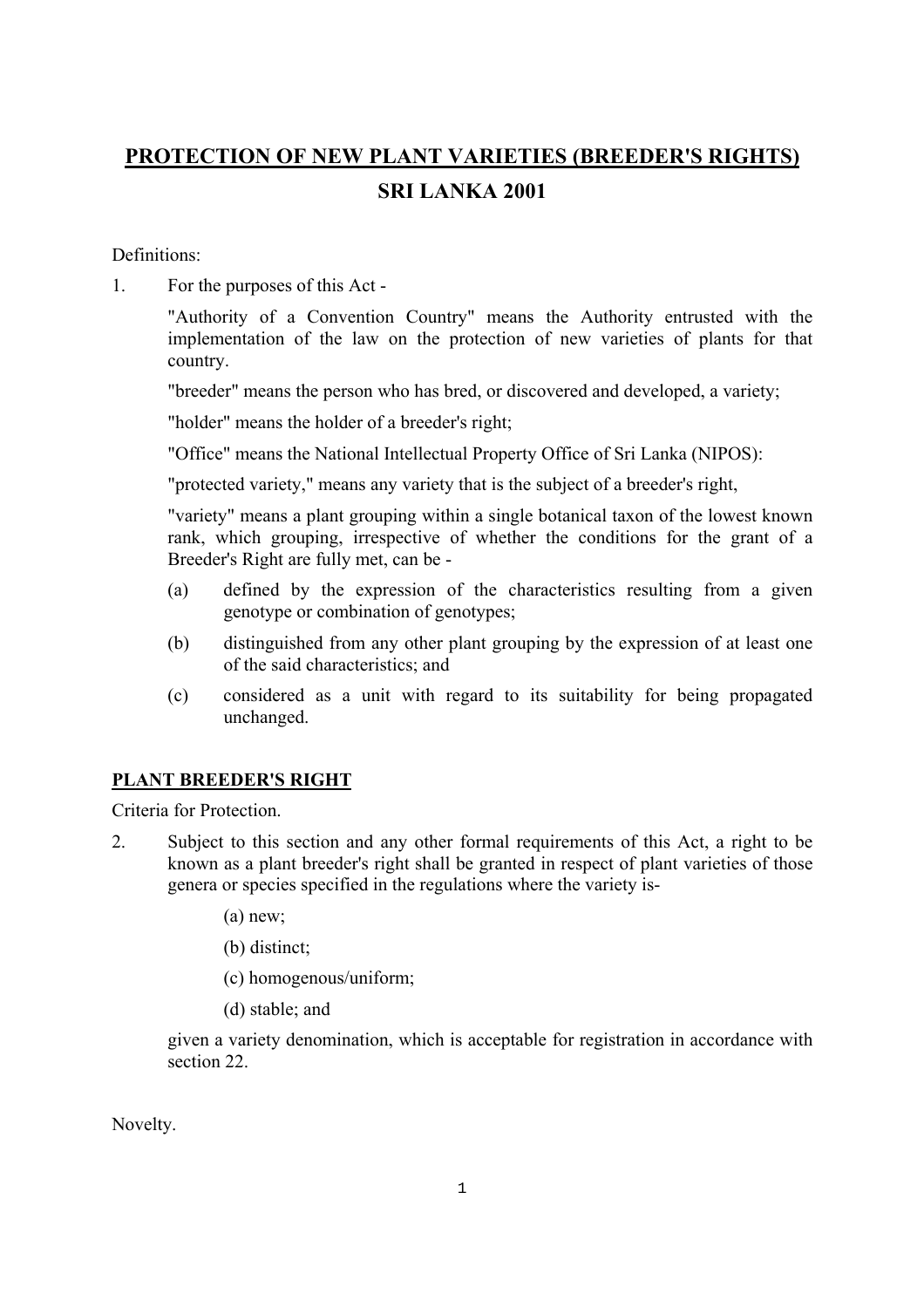- 3. (1) Subject to subsections (2) and (3), a variety shall be considered new if the propagating or harvested material of the variety has not been sold or otherwise disposed of to others with the authorization of the plant breeder or his successor in title-
	- (a) in Sri Lanka for longer than one year before the date on which protection is applied for under this Act; and
	- (b) outside Sri Lanka, for longer than six years in the case of trees or vines or longer than four years in the case of other plants, before the effective filing date in Sri Lanka.

(2) It shall not be considered detrimental to the novelty of a variety if the propagating or harvested material of that variety has been sold or otherwise disposed of to others in [Sri Lanka] with the authorization of its breeder or his successor in title for up to four years prior to the inclusion of the genus or species to which the variety belongs in the list of genera and species specified in the Regulations, and for a maximum of six months after such inclusion where the application filed within six month period.

#### **Distinctness**

4. (1) The variety is distinct if it is clearly distinguishable from any other variety whose existence is a matter of common knowledge at the time of the filing of the application or, where relevant, at the priority date.

(2) The filing, in any country, of an application for a breeder's right or for entry in a catalogue of varieties admitted to trade shall be deemed to render the variety being the subject of the application a matter of common knowledge from the date of the application, provided that the application leads to the grant of the breeder's right or the entry in the catalogue, as the case may be.

(3) Common knowledge may also be established by reference to various factors such as exploitation of the variety already in progress, entry of the variety in the register of varieties kept by a recognized professional association, or inclusion of the variety in a reference collection.

#### Homogeneity.

5. The variety shall be considered homogeneous if its plants show the same expression of the same characteristics, subject to the variation, which may be expected in view of the particular features of its sexual reproduction, or vegetative propagation.

#### Stability.

- 6. The variety is stable if its relevant characteristics remain unchanged after repeated propagation or, in the case of a particular cycle of propagation, at the end of each such cycle.
- 7. (1) The Minister may by Regulation, subject to subsection(2), publish a list of those genera and species to which this part applies and may also amend such list by adding new genera or species to it, modifying the names of the genera or species already published or by deleting such names, with effect from any prospective date specified in the Regulations.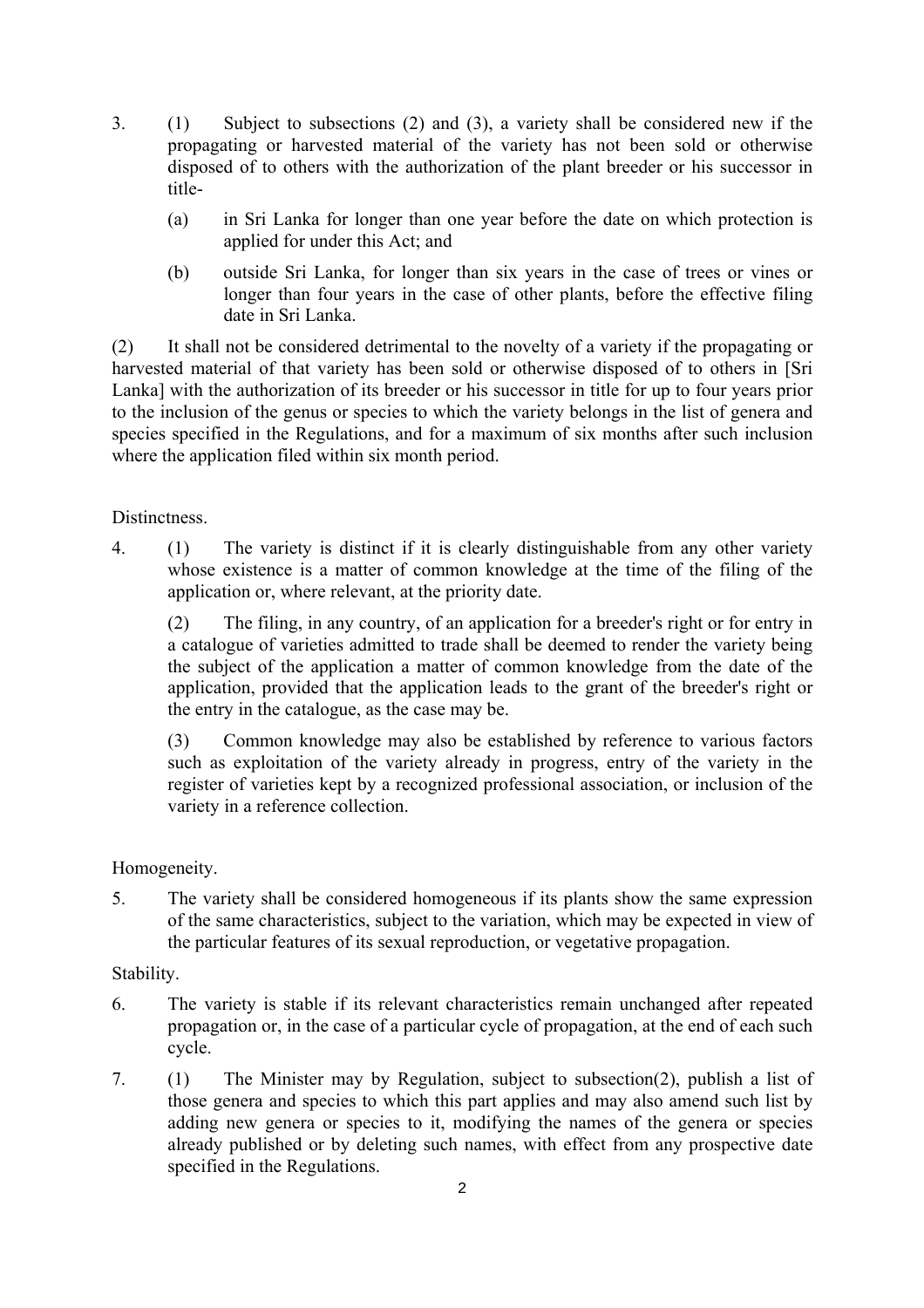(2) In compiling the list of genera or species, the Minister may exclude all varieties of that genus or species which are not characterized by a particular manner of reproduction or multiplication or by a certain end-use.

(3) Where a genus or species is deleted from the list of genera and species to which this Act applies with effect from a given date, the deletion shall not affect the rights of applicants who have filed applications for the protection of varieties of that genus or species before that date.

#### **ENTITLEMENT TO PROTECTION**

Right to apply for protection.

8. (1) The breeder of the variety or his successor in title is entitled to apply for protection under this Act.

(2) Where two or more persons have bred, or discovered and developed, a variety jointly, entitlement to protection shall vest in them jointly and subject to any agreement to the contrary between the joint breeders, their shares in the property of the breeder's right shall be equal.

(3) Where a variety has been bred, or discovered and developed, by several persons independently of each other, the entitlement to apply for the grant of the breeder's right belongs to the person who has first applied for protection or filed an application with an earlier priority date at the Office.

(4) Where a variety has been bred, or discovered and developed, in the execution of a commission or an employment contract, the entitlement to apply for the protection shall belong in the absence of contractual provisions to the contrary, to the person who commissioned the work or to the employer.

Presumption of Ownership.

9. The applicant shall, in the absence of proof to the contrary, be presumed to be entitled to protection, but where the application is made by a successor in title, it shall be accompanied by sufficient proof of succession.

Applications by those not entitled.

10. (1) Where an application is filed by a person who is not entitled to protection, the person entitled may bring an action before the Court for the assignment of the application to him or if the plant breeder's right is already granted, for the assignment of the plant breeder's right.

(2) The action shall be statute barred after five years from publication of the grant of the plant breeder's right, save that an action brought against a defendant who has acted in bad faith shall not be subject to any limitation period.

Persons entitled to make application.

- 11. (1) An application for the grant of a plant breeder's right may be filed by the owner of the variety who is a -
	- (a) national or resident of Sri Lanka;
	- (b) national or resident of a convention country;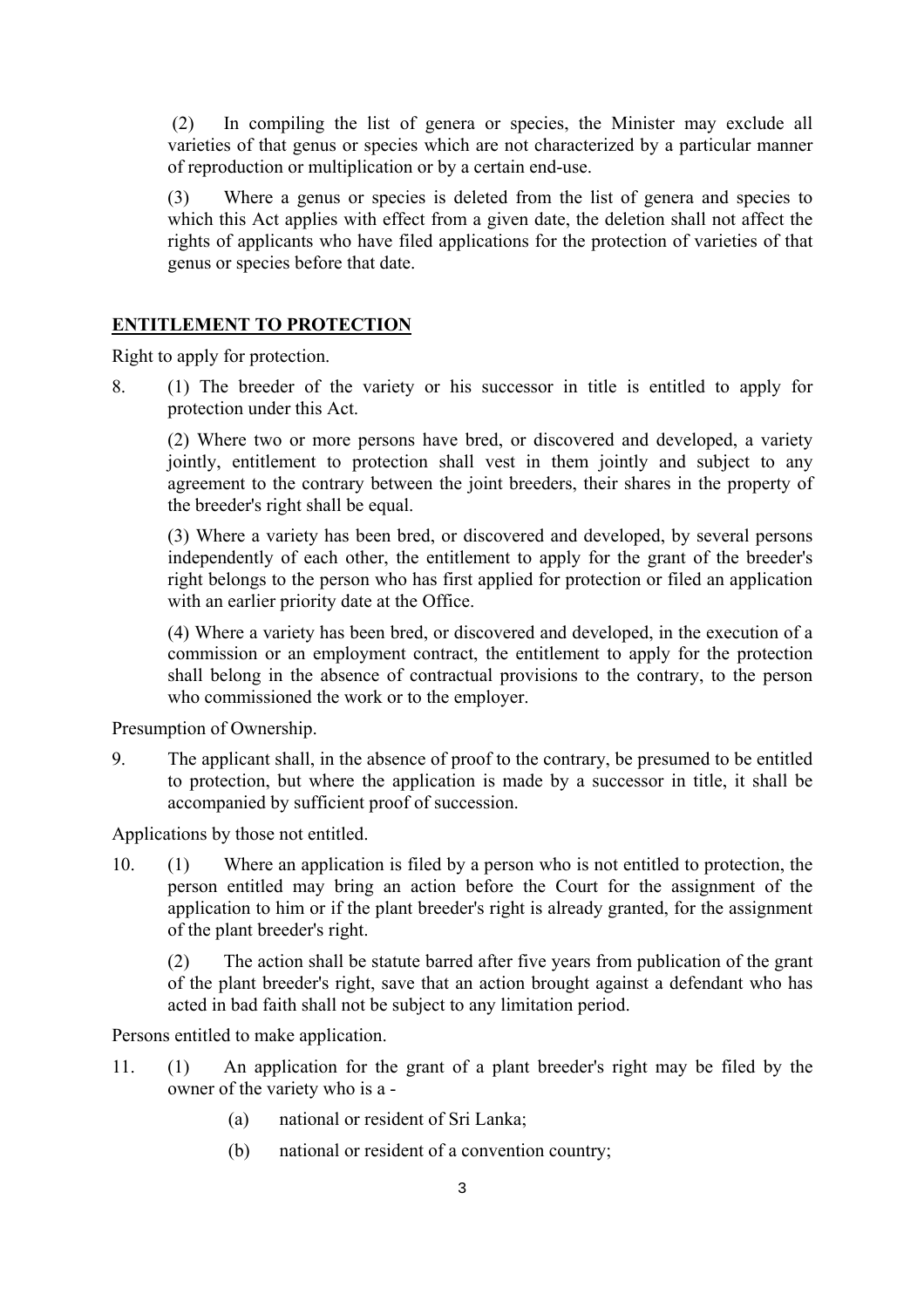(c) national or resident of any State which, is not a convention country but grants reciprocity of treatment to Sri Lanka.

(2) Any person having neither residence nor registered office in Sri Lanka may be party to an action instituted pursuant to this Act and asserts rights deriving therefrom only if he has an agent resident or with an office in Sri Lanka.

(3) The Agent shall be given the power in writing to act on his principal's behalf before the office and any other authority and in legal proceedings relating to the protection of new varieties of plant.

(4) For the purpose of instituting legal proceedings by or against any person represented in the manner defined in subsection (2), the place which the Office identifies as the address of the representative, or where there are several representatives, the address of the main representative, or representative first designated, is deemed to be the place where the right in the variety is located.

(5) The Agent means an agent referred to in Part VIC of the Code of Intellectual Property Act No. 52 of 1979 (as amended).

# **ASSIGNMENT AND TRANSFER OF THE APPLICATION OR OF THE PLANT BREEDERS' RIGHT**

12. (1) An application for the grant of plant breeder's right and the plant breeder's right may be assigned or may otherwise be transferred.

(2) The assignment or transfer shall be in writing and shall be signed by the parties.

(3) An assignment or transfer shall be registered in the Register on written request by any or all the parties to the assignment or transfer and on payment of the prescribed fee.

(4) No assignment or transfer shall have effect against a third party until after such registration.

13. (1) Where there are two or more applicants for the grant of a plant breeder's right or where there are two or more holders of such a right in any protected variety, in the absence of any agreement to the contrary, each applicant or holder may separately transfer his shares, or exploit the variety as the case may be, or subject to this Act, exclude others from exploiting it.

(2) In the case of the grant of an exclusive license however, the holders of the plant breeder's license may only jointly grant an exclusive license to a third party to exploit the variety.

#### **SCOPE AND DURATION OF THE BREEDER'S RIGHT**

Scope of the breeder's right.

14. (1) (a) Subject to subsections 4 and 5, the following acts in respect of the propagating material of a protected variety shall require the authorization of the holder of the breeder's right granted in respect of the variety-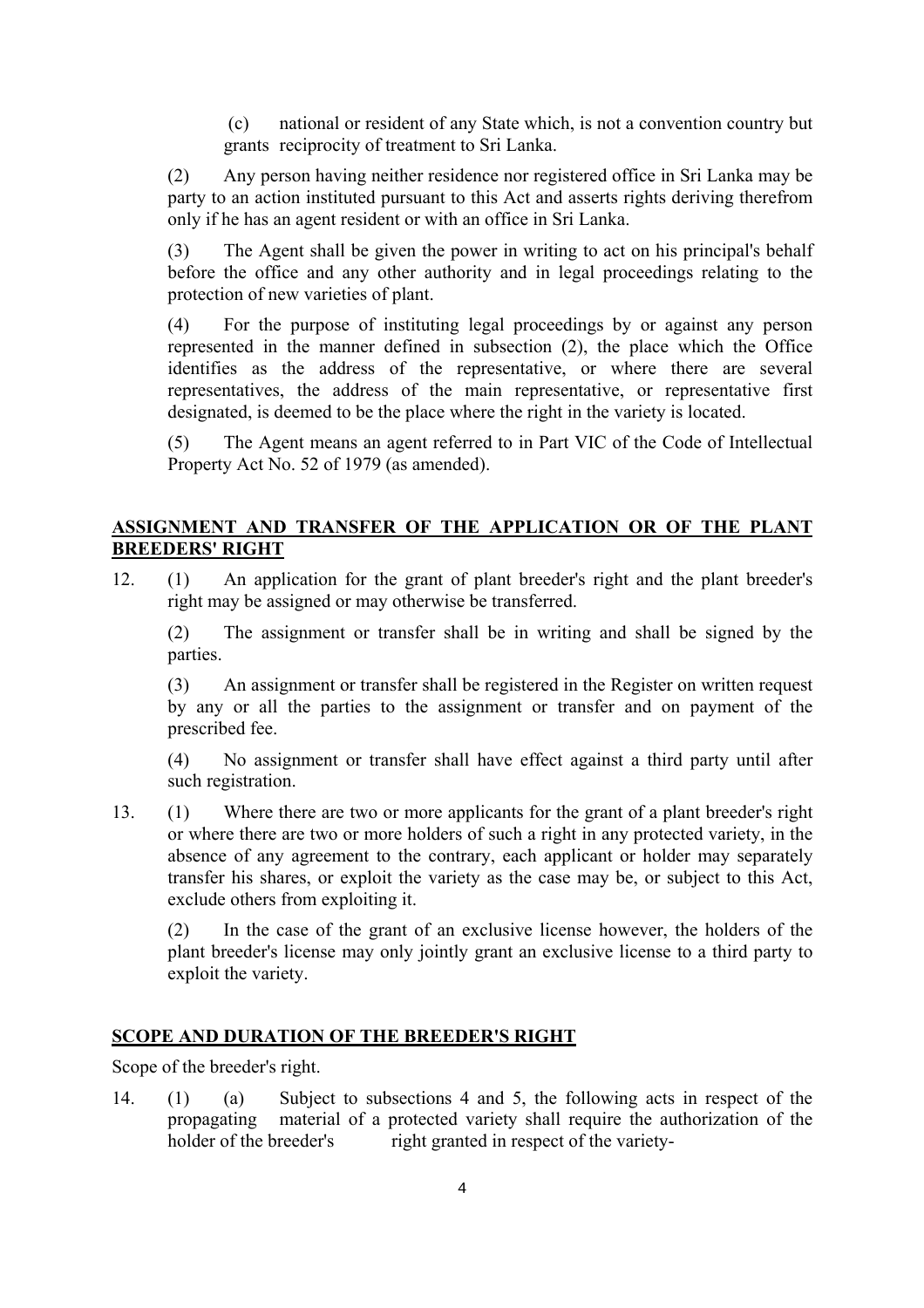- (i) production or reproduction (multiplication);
- (ii) conditioning for the purpose of propagation;
- (iii) offering for sale:
- (iv) selling or other marketing;
- (v) Exporting;
- (vi) Importing; and
- (vii) Stocking for any of the purposes referred to in paragraphs (i) to (vi).

 (b) The holder may make his authorization subject to conditions and limitations.

(2) Subject to subsections 4 and 5, the acts referred to in paragraphs (i) to (vii) of subsection (1)(a) in respect of harvested material, including entire plants and parts of plants, obtained through the unauthorized use of the propagating material of the protected variety shall require the authorization of the holder, unless the holder has had reasonable opportunity, before the harvested material is obtained, to exercise his right in relation to the unauthorized use of the propagating material.

 (3) (a) The provisions of subsections (1) and (2) shall also apply in relation to varieties –

> (i) which are essentially derived from the protected variety, where the protected variety is not itself and essentially derived variety;

> (ii) which are not clearly distinguishable in accordance with section 4 from the protected variety; and

> (iii) whose production requires the repeated use of the protected variety,

(b) For the purposes of subparagraph  $(a)(i)$ , a variety shall be deemed to be essentially derived from another variety ("the initial variety"),

(i) it is predominantly derived from the initial variety, or from a variety that is itself predominantly derived from the initial variety, while retaining the expression of the essential characteristics that result from the genotypes of the initial variety;

(ii) it is clearly distinguishable from the initial variety and

(iii) except for the differences which result from the act of derivation, it conforms to the initial variety in the expression of the essential characteristics that result from the genotype or combination of genotypes of the initial variety.

(c) Essentially derived varieties may be obtained for example by the selection of a natural or induced mutant, or of a somoclonal variant, the selection of a variant individual from plants of the initial variety backcrossinq, or transformation by genetic engineering.

Exceptions to breeder's right.

4. (I) The breeder's right shall not extend to -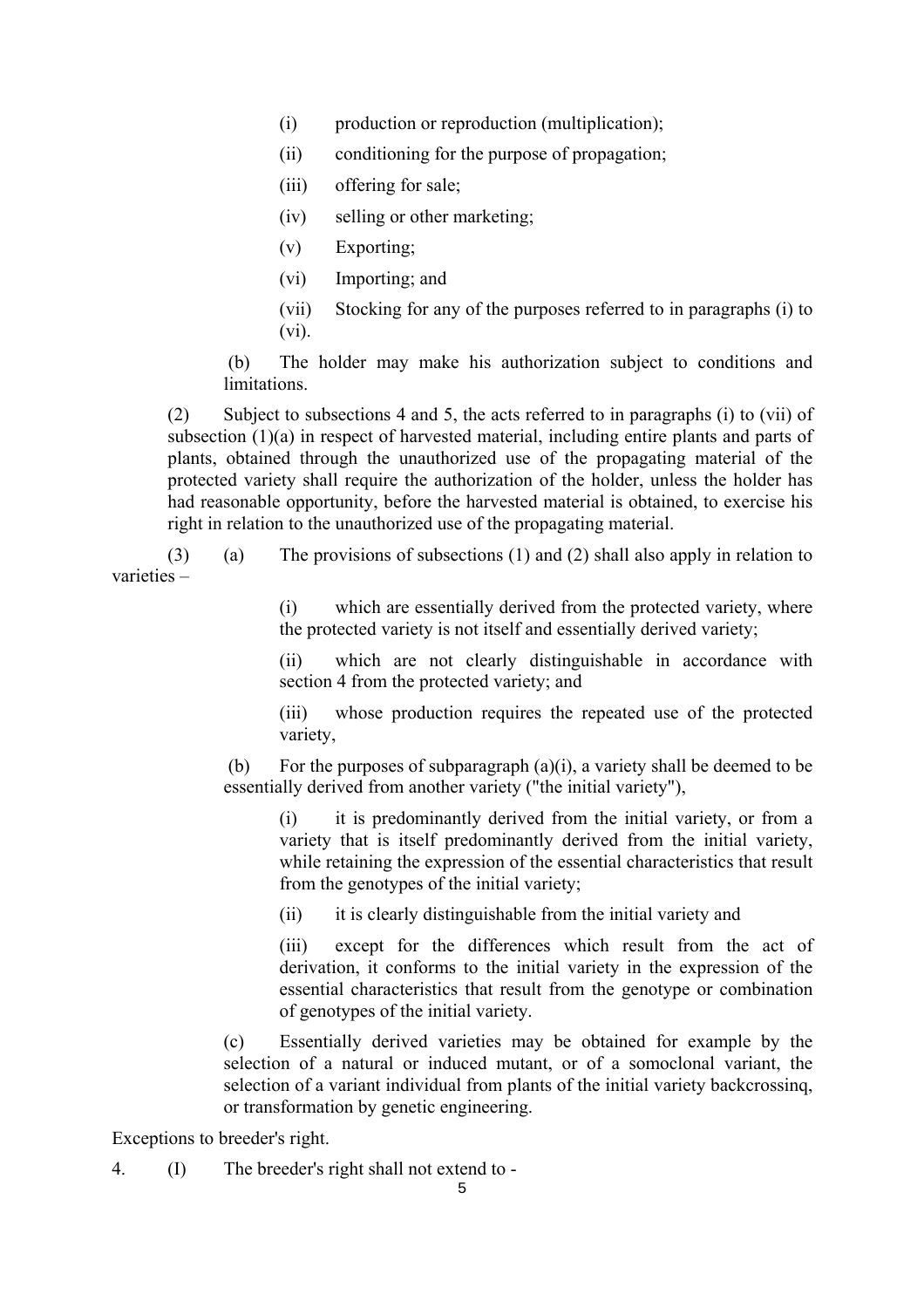- (a) acts done privately and for non-commercial purposes;
- (b) acts done for experimental purposes; and

 (c) acts done for the purpose of breeding other varieties, and, except where the provisions of section 14(3) apply, acts referred to in section 14(1) and (2) in respect of such other varieties.

(II) The Minister may by regulations, within reasonable limits and subject to the safeguarding of the legitimate interests of the holders of breeder's right, restrict the breeder's right in relation to the varieties of any specified plant genera or species in order to permit farmers to use for propagating purposes, on their own holdings, the product of the harvest which they have obtained by planting, on their own holdings, the protected variety or a variety covered by section  $14(3)(a)(i)$  or (ii).

Exhaustion of breeder's right.

- (5) (I) A breeder's right shall not extend to acts concerning any material of the protected variety, or of a variety covered by the provisions of section 14(3), which has been sold or otherwise marketed by the breeder or with his consent in Sri Lanka, or any material derived from the said material unless such acts –
	- (a) involve further propagation of the variety in question; or
	- (b) involve an export of material of the variety which enables the propagation of the variety, into a country, which does not protect varieties of the plant genus or species to which the variety belongs, except where the exported material is for final consumption purposes
	- (II) For the purposes of subsection (1), "material" means, in relation to a variety
		- (a) propagating material of any kind; and
		- (b) harvested material, including entire plants and parts of plants.

Maintenance of propagating material.

15. (1) The holder of a breeder's right shall, throughout the period for which the right is exercisable, be under an obligation to provide the Director with propagating material capable of producing plants which correspond to the characteristics defined for the variety when the right was granted.

(2) The holder of a breeder's right shall also provide the Director with all such information and assistance as the Director may request for the purpose of ensuring that the holder of the breeder's right is fulfilling his obligations under subsection (I), including facilities for the inspection by or on behalf of the Director of the measures taken for, the maintenance of the variety.

Period of protection.

16. (1) subject to subsection(2), the breeder's right in respect of vines, forest trees, fruit trees and ornamental trees including in each case, their rootstocks, shall expire twenty five years after the grant thereof.

(2) Protection for all other genera or species shall expire twenty years after the grant thereof.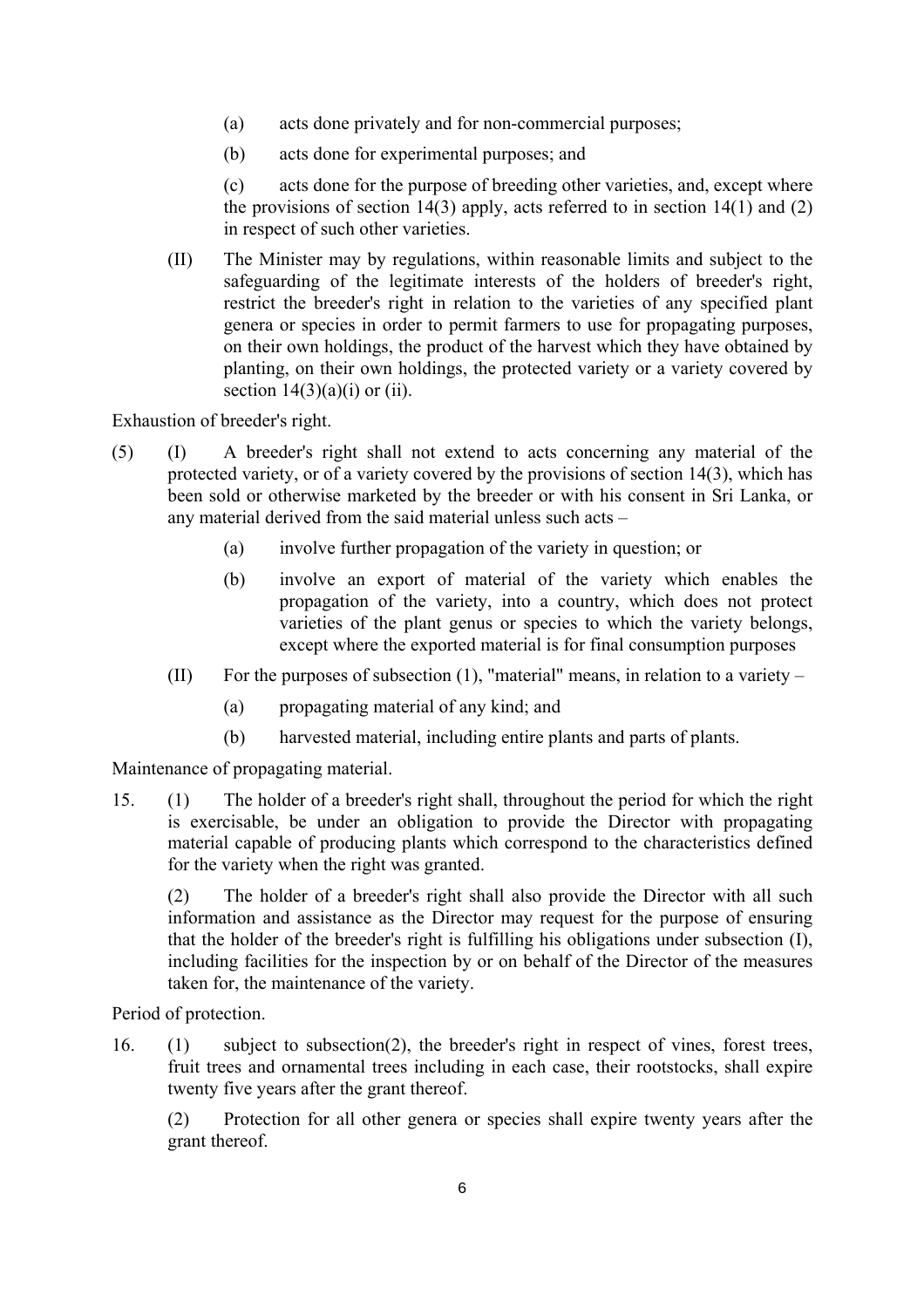(3) Where in the cases referred to in section 4(2), a variety has already been offered for sale or marketed in Sri Lanka for a period of more than one year before the date of the filing of the application, the duration of the protection shall be reduced by the number of full years minus one year that have elapsed since the beginning of the offering for sale or the marketing, with the authorization of the breeder or his successor in title, before the filing of the application.

Renewal fees.

17. The holder shall, every year during the period of protection, pay the Director the annual renewal fee prescribed, which fee shall fall due at the beginning of the calendar year to which it relates, and shall be payable by the  $31<sup>st</sup>$  of January of each such calendar year.

#### **TERMINATION, ANNULMENT AND FORFEITURE**

18. (1) The plant breeder's right shall terminate before the term expires where the holder of that right renounces it by written declaration addressed to the Director. The date of termination shall be that specified, in the declaration or, if none is specified, the date on which the declaration is received by the office. The Director shall record the termination in the Register.

(2) The Court shall declare a plant breeder's right null and void at the request of any person, where it is established that -

(a) the variety is not new or distinct within the meaning of, and on applicable dates referred to in sections 3 and 4; or

(b) the holder of the right is not the owner of the variety.

 (3) The Director shall declare the plant breeder's right forfeit where the holder of the right -

> (a) is no longer in a position to provide the Office on request with the propagating material capable of producing plants that correspond to the characteristics defined for the variety when the right was granted.

> (b) does not pay the renewal fee that is due, having been reminded to do so by the 0ffice, and after three months have elapsed since the date of the reminder.

(c) does not fulfil the obligation under Section 15(2).

 (4) An appeal shall lie to the Court against any decision of the Director under this subsection.

(5) A license agreement made under this Act becomes ineffective if the plant breeder's right under which it was granted is declared null and void or forfeit, save however that no payment of any royalty which was due before the date of annulment or forfeiture can be demanded by the licensee in view of that annulment or forfeiture.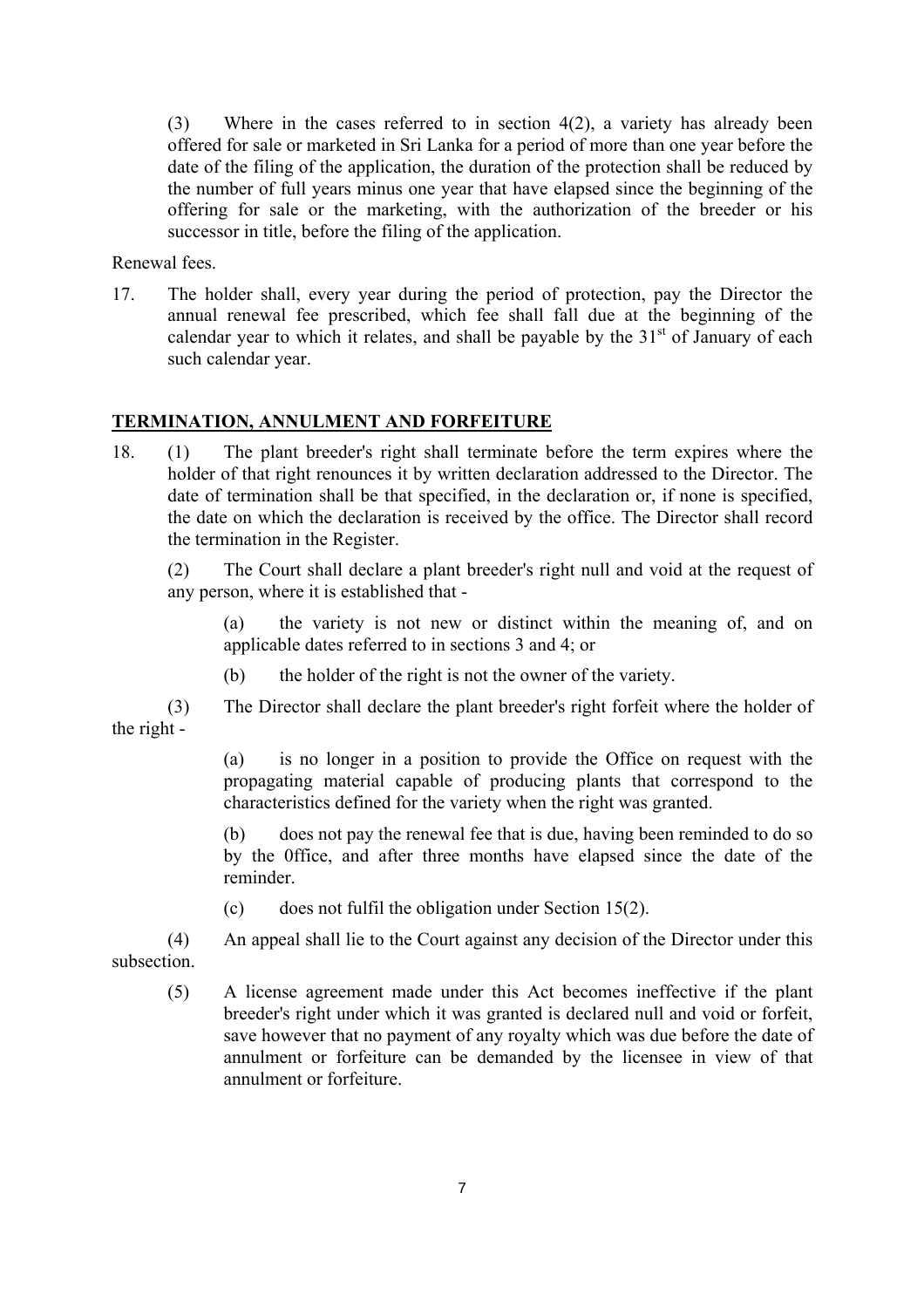# **APPLICATION & PROCESS1NG**

Application.

19. (1) An applicant for the protection of a variety shall file an application with the Office in the prescribed form and the application fee shall be paid at the same time.

(2) The application form shall be accompanied by the technical questionnaire in the prescribed form, for the relevant genus or species, which shall be completed by the applicant to the best of his knowledge.

(3) At the request of the Director, the applicant shall submit the amount of propagating material determined by him, on the date and at the place fixed by the Director.

(4) Every application received by the Office and completed in accordance with this section, shall be published, including the date of filing, the name and address of the applicant and the original breeder, the variety denomination proposed under section 22 and the main characteristics of the variety as indicated in the application.

- (5) The application shall contain the following
	- (i) the name and address of the applicant and, where relevant, his agent;
	- (ii) the name and address of the breeder, if he is not the applicant;
	- (iii) the identification of the botanical taxon (Latin and common name);

(iv) the denomination proposed for the variety, or a provisional designation (breeder's reference);

(v) where the priority of an earlier application is claimed, the convention country with which the application was filed and the filing date;

- (vi) a technical description of the variety;
- (vii) proof of payment of the application fee.
- (viii) a declaration that to the best of his knowledge the variety is new.
- (xi) any other matter, as may be prescribed by regulations

Priority.

20. (1) The applicant may avail himself of the priority of an earlier application (hereinafter) referred to as the "right of Priority" that has been duly filed for the same variety, by himself or by his predecessor in title, with the Authority of a convention country.

(2) The right of priority shall be expressly claimed in the application filed with the Office and may only be claimed within a period of twelve months from the date of filing of the earliest application, but the day of filing shall not be included in the said period.

21. (1) In order to avail himself of the right of priority, the applicant shall submit to the Office, within three months from filing the application in Sri Lanka, a copy of the documents that constitute the earlier application, certified to be a true copy by the Authority with which that the application was filed in English translation.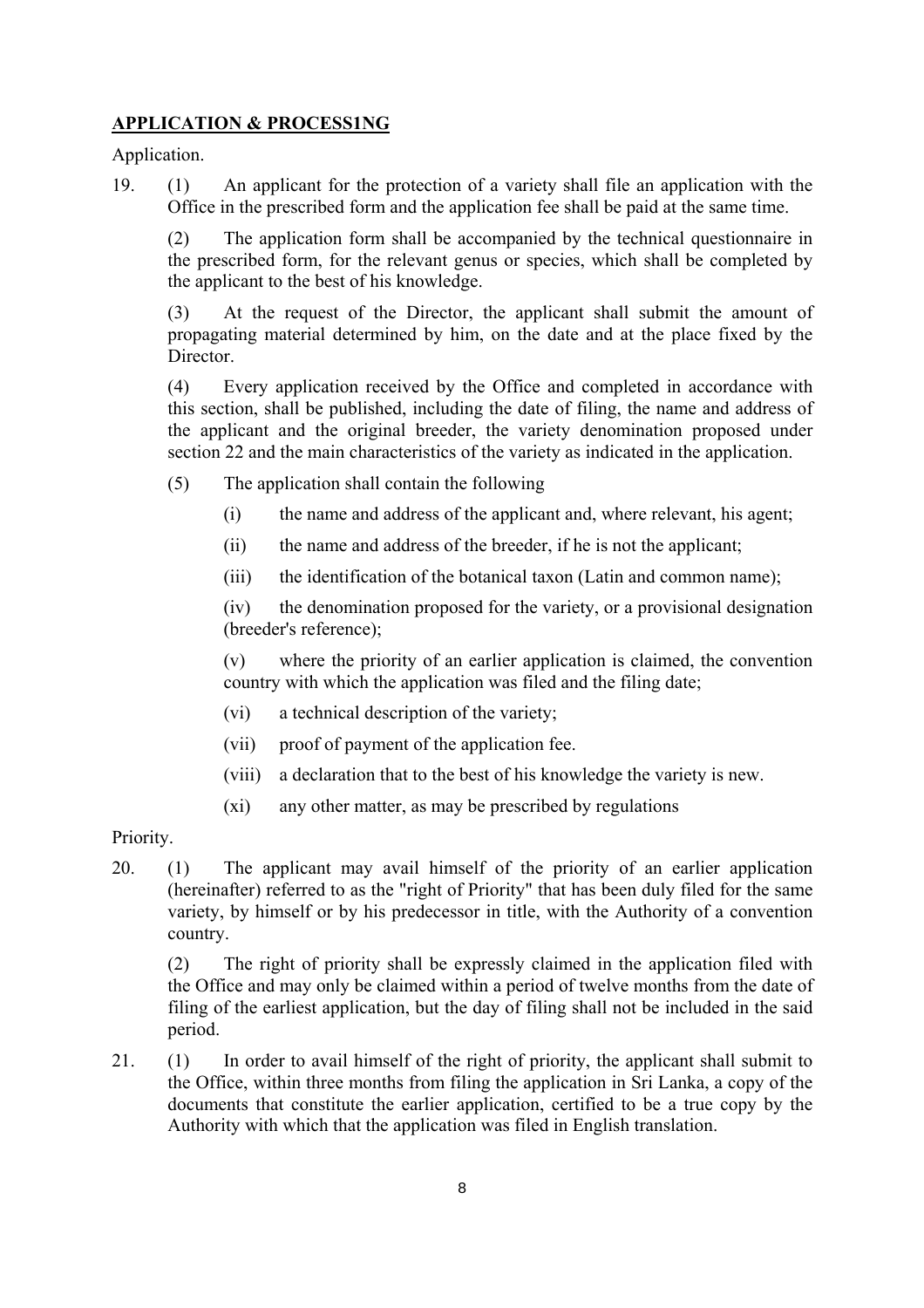(2) The effect of the right of priority shall be that, with respect to the conditions of protection attached to the variety, the application shall be deemed to have been filed at the date of the filing of the earlier application.

(3) The applicant shall be entitled to declare that he will submit the material mentioned in section 19(3) or any additional documents required by the 0ffice at a later date, but no later than four years after the end of the priority period, unless the earlier application mentioned in Subsection(1), has been withdrawn in the country in which it was filed or has been rejected there.

(4) If any of the provisions of this section are not complied with, the application shall be dealt with as if no priority had been claimed.

# **VARIETY DENOMINATION**

22. (1) The applicant for plant breeder's right must, within three months after the filing of the application, propose in accordance with subsection(4), a variety denomination, which should be made on the form issued by the Office for that purpose.

(2) A variety denomination may consist of one word, combination of words subject to a maximum of three, combination of words and figures, of words and letters or of letters and figures, but shall not consist wholly of figures save however that in a word/figure combination, the figures shall have a meaning in relation to the words

- (3) No person shall use as a variety denomination a designation which
	- (a) does not enable the variety to be identified;

(b) is liable to mislead a person of average attentiveness or to cause confusion concerning the origin, derivation, characteristics, value or identity of the variety, or the identity of the breeder;

(c) is identical to or can be confused with a variety denomination which in the country or in another Convention country designates an existing variety of the same or of a related botanical species, save however that the denomination shall be admissible, if the other variety is not registered and has not been grown for some considerable time;

(d) is identical to or can be confused with a designation in which a third party enjoys a prior right which would prohibit the use of the designation as a variety denomination;

(e) is contrary to public policy or morality;

(f) refers solely to attributes which are also common in other varieties of the species concerned;

(g) consists of a botanical or common name of a genus or species, or includes such a name, where this is likely to mislead or cause confusion;

(h) suggests that the variety is derived from or related to another variety when this is not the case;

(i) includes words such as "variety", "cultivar", "form", "hybrid", "cross" or translation of such words;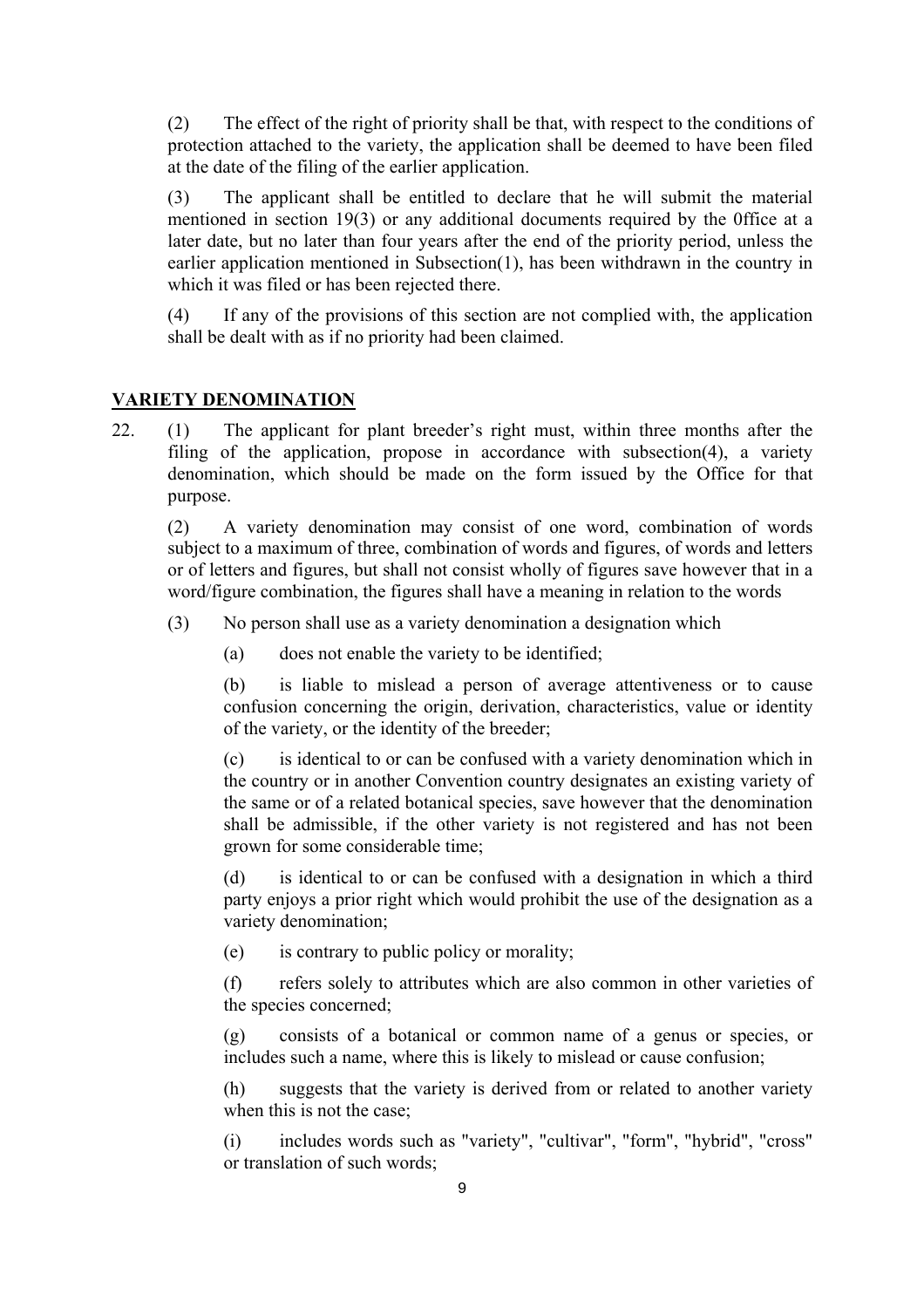(j) is for reasons other than those mentioned in this subsection, not suitable as a generic designation of the variety.

 (4) Where a variety is already protected by a convention country or where an application for the protection of the same variety is filed in such country only the variety denomination which has been proposed or registered in that other country, may be proposed and registered and the Director shall not register any other designation as a denomination for the variety, save however, that where the variety denomination used in the other country is inappropriate for linguistic reasons, or for any of the reasons mentioned in the preceding paragraph, the applicant may be requested to propose another variety denomination.

23. The Director shall publish the variety denominations which have been proposed to him or registered or cancelled by him.

24. (1) Any person who offers for sale or markets propagating material of a variety protected in Sri Lanka shall, even after the expiration of the protection, use the registered variety denomination only in so far as prior rights do not prevent such use.

(2) When a protected variety is offered for sale or marketed, a trademark, trade name or other similar indication may be associated with the registered variety denomination provided that the denomination is easily recognizable.

(3) The holder of plant breeder's right may not invoke any trademark, trade name or other right in his possession against a variety denomination legitimately used in the offering for sale or marketing of the variety by another person, even after the expiration of the protection.

25. Prior rights of third parties in a designation are not affected by this Act.

26. (1) The Director shall cancel any registered variety denomination at the request of –

> (a) any person or on his own initiative, if the denomination should not have been registered or if subsequently, facts become known which would have justified the rejection of the denomination;

> (b) the holder of the plant breeder's right or of a third person, if a final court decision is delivered according to which the variety denomination must be cancelled or if it is established that a third-party right exists in the denomination and the holder of the plant breeder's right agrees to the cancellation;

> (c) a person who is obliged to use the variety denomination under section  $23(1)$ , if he is prohibited by a final court decision from using that denomination, provided that the holder of the plant breeder's right had participated or had been given the possibility to participate in the court proceedings.

(2) In the case of the cancellation of the variety denomination, the Director shall request the holder of a plant breeder's right to submit, within an appropriate period fixed by him, a proposal for a new variety denomination, which shall be registered if it is considered admissible but where the proposal is not acceptable, another request for submission shall be made.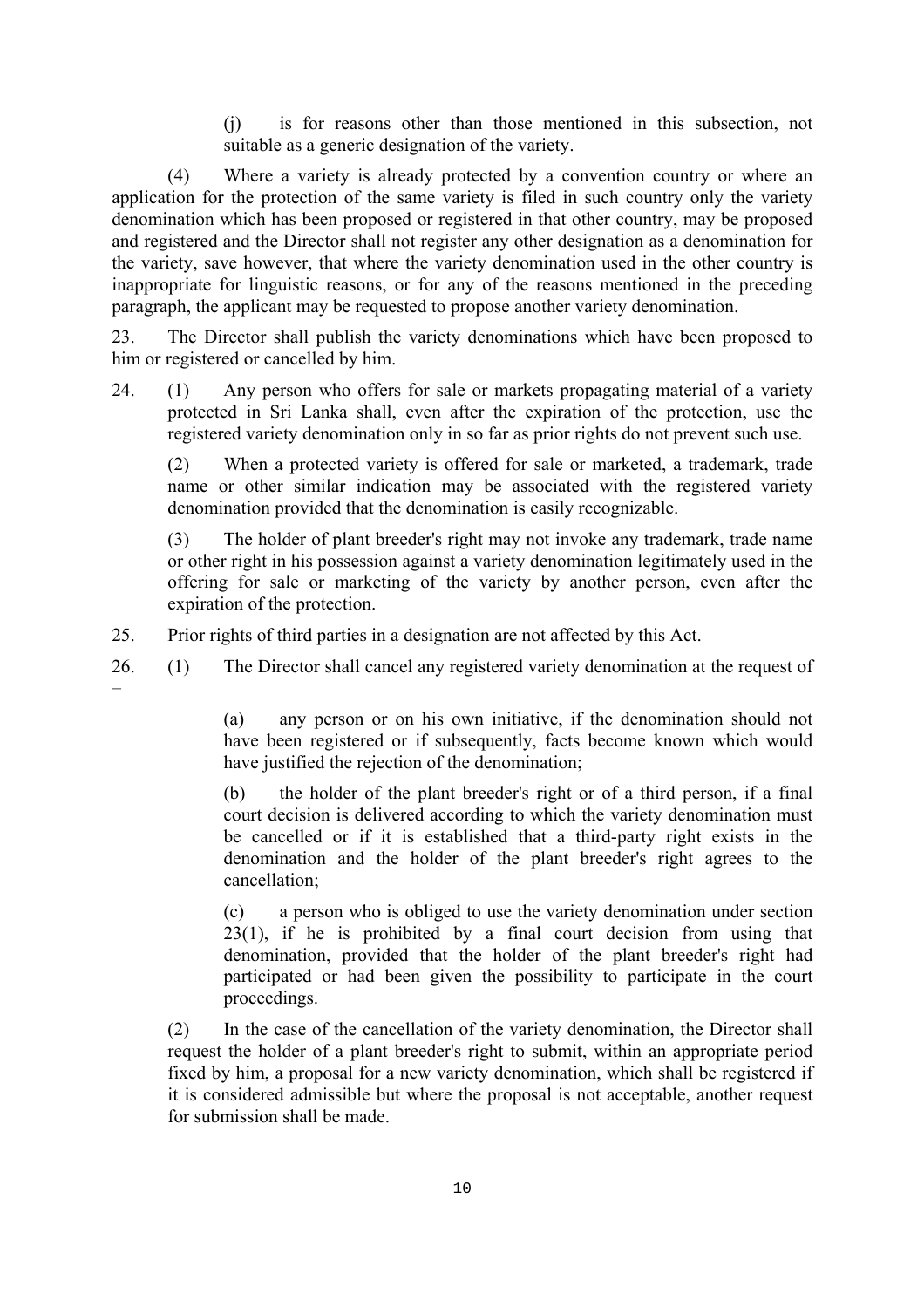(3) The Office shall establish, at the request of the holder or a third person, a provisional variety denomination where the holder or the third person demonstrates a legitimate interest.

(4) Where, after the period for submitting a proposal for a new variety denomination has expired, the holder of the plant breeder's right has not submitted the requested proposal, the Office may establish on its own initiative, a provisional variety or permanent variety denomination.

27. The filing date of the application is fixed by the Office as the day on which the application form, the technical questionnaire, duly completed, and the fee are received.

# **EXAMINATION OF APPLICATION**

Formal examination of application.

28. (1) The Director shall examine the application to determine whether it and its supporting documents fulfil the requirements for applications under this Act and whether the required amount of propagating material has been submitted on the due date and at the proper place.

(2) Where any of the requirements referred to in subsection (1) have not been complied with, the Director shall reject the application for the grant of a breeder's right, unless the Director grants to the applicant a further period to complete the application or to submit the propagating material, but no such further period may be granted which will expire later than three months after the application date or the date fixed for submission of the material as the case may be.

Examination of novelty, distinctness etc.

29. (1) The Director shall examine the variety to determine whether it fulfills the requirements of novelty and where those requirements are not fulfilled, the Director shall reject the application.

(2) Where the requirements of novelty are duly fulfilled the Director shall invite the applicant, on a date fixed by him before the beginning of each year or testing period, to pay the prescribed testing fee for that year or testing period and failure to do so, by the applicant, shall cause the application to be rejected.

(3) The Director shall, after receiving the testing fee for the first year or for the first testing period, examine whether the variety fulfills the requirements of distinctness, homogeneity and stability.

 (4) The Director for the purposes of the examination may enter into, subject to the regulations made by the Minister, arrangements with relevant institutions or persons both in or outside Sri Lanka to carry out scientific tests to determine the distinctness, uniformity or stability of the variety or may use the results of such tests that have already been carried out.

(5) The Director may treat the results obtained from, and expert opinions given by such institutions or persons, as results obtained from and opinions given by, the Director himself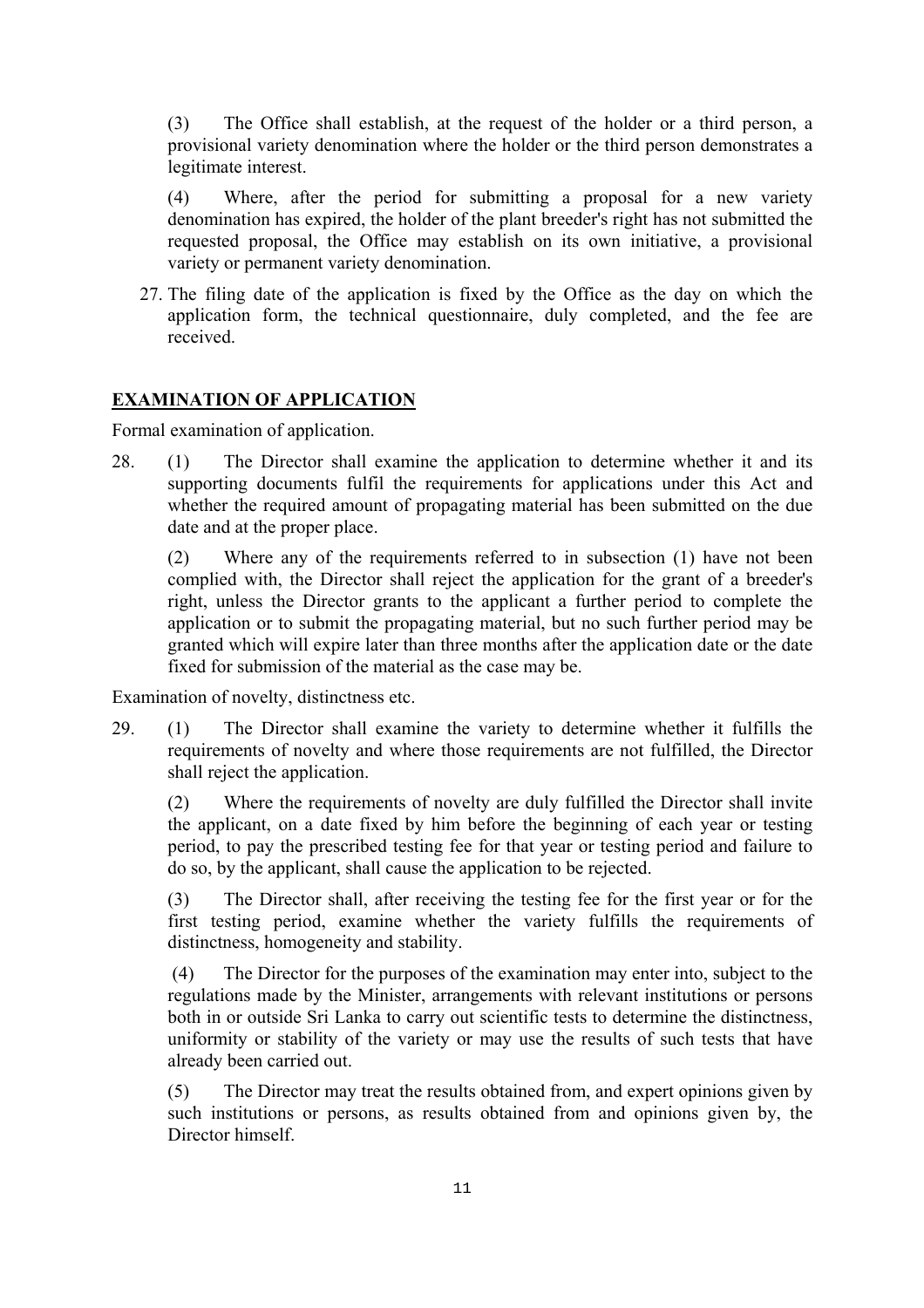(6) Subject to section 21(3), the Director may, where necessary for an examination, request the applicant to submit additional material or documents within the period specified in the request and where the applicant fails to do so, without giving valid reasons for such failure, he shall reject the application.

(7) Where the examination shows that the application satisfies the requirements of novelty, distinctness, homogeneity and stability and that the proposed denomination of the variety can be registered, the Director shall grant a breeder's right.

(8) Where the examination shows that the variety is neither distinct, homogenous nor stable, the Director shall reject the application. The Director shall afford the applicant an opportunity to be heard before the application is rejected.

(9) Where the examination shows that the proposed denomination of the variety cannot be registered, the Director shall request the applicant to submit another denomination within a period fixed by him, failing which he shall reject the application.

(10) Where the Director makes a decision to grant breeders' right, he shall publish that decision; and he shall also reflect, in the publication, that an application for such a right has been made.

(11) (1) Where a breeder's right is granted, the holder of the right shall be entitled to equitable compensation for anything done during the application period which, if done after the grant of the right, would constitute an infringement of it.

(2) In this section "application period", in relation to the grant of breeder's right, means the period -

 (a) beginning with the day on which details of the application for the grant of the right were published pursuant to section 19(4)- and

(b) ending with the grant of the right.

Examination of novelty, distinctness, etc. (Alternative Proposal)

29 (1) Where the requirements referred to in Section 28(1) are duly fulfilled, the Director shall submit the application to a competent institution under the Ministry of Agriculture or any other institution as prescribed by the Minister under regulation (which is referred to hereinafter as examination authority) to examine the variety to determine whether it fulfills the requirements of novelty. Where those requirements are not fulfilled the examination authority shall inform the Director accordingly and the Director shall reject the application.

 (2) Where the requirements of novelty are duly fulfilled the examination authority shall invite the applicant, on a date fixed by him before the beginning of each year or testing period, to pay the prescribed testing fee for that year or testing period. Upon the failure of the applicant to do so the examination authority shall inform the Director accordingly and the Director shall reject the application.

(3) The examination authority shall, after receiving the testing fee for the first year or for the first testing period, examine whether the variety fulfills the requirements of distinctness, homogeneity and stability.

(4) Subject to section 21(3), the examination authority may, where necessary for an examination request the applicant to submit additional material or document within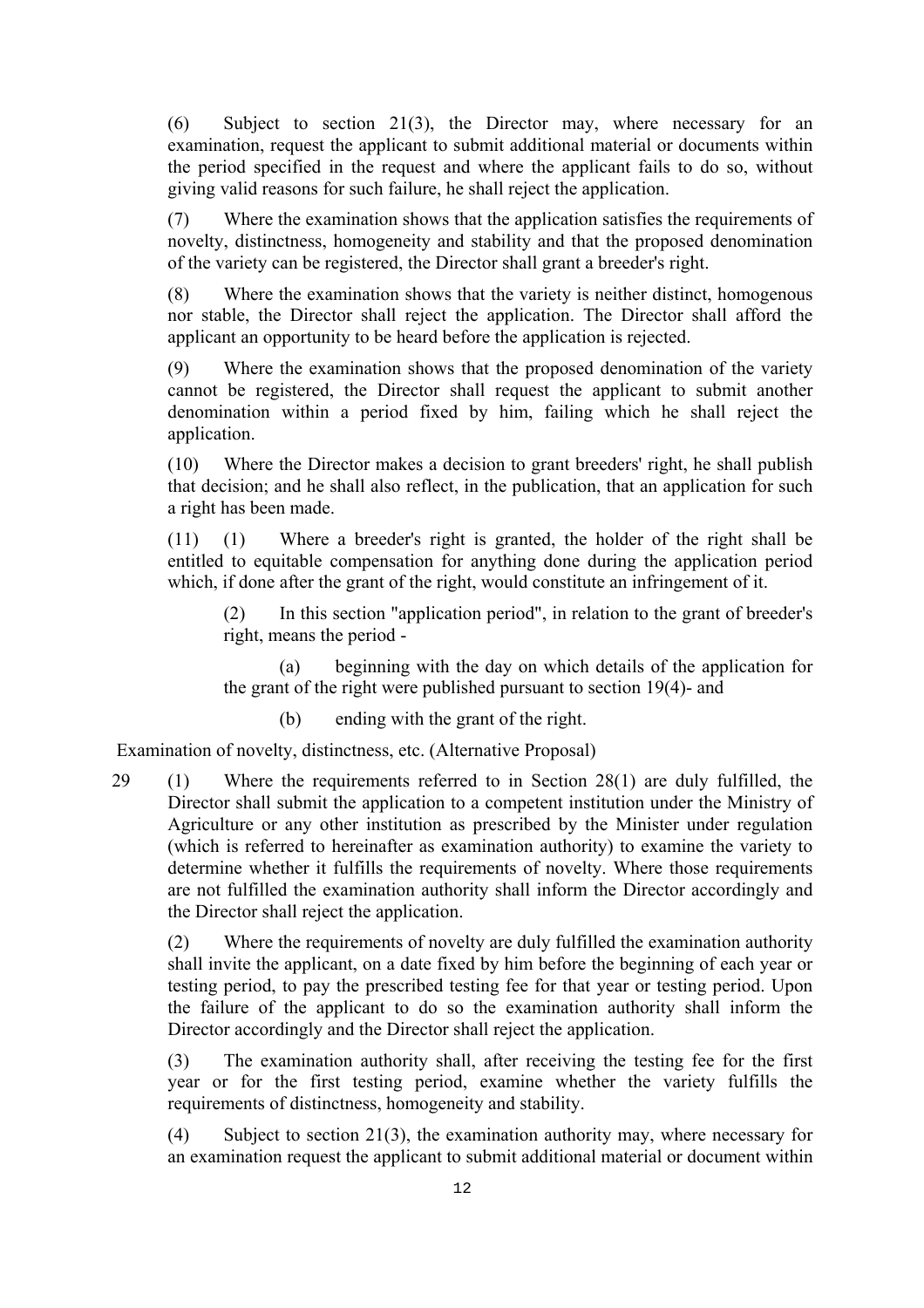a period specified in the request and where the applicant fails to do so without valid reasons the examination authority shall recommend the Director to reject the application and the Director shall accordingly reject the application.

(5) Where the examination shows that the application satisfies the requirements of novelty, distinctness, homogeneity and stability and that the proposed denomination of the variety can be registered, the examination authority shall recommend the grant of breeder's right to the Director who shall accordingly grant the breeder's right.

(6) Where the examination shows that the variety is neither distinct, homogenous not stable, the Director shall reject the application. The Director shall afford the applicant an opportunity to be heard before the application is rejected.

(7) Where the examination shows that the proposed denomination of variety cannot be registered, examination authority shall request the applicant to submit another denomination within a period fixed by him, failing which he shall recommend the rejection of the application to the Director who shall accordingly reject the application.

(8) Where the Director makes a decision to grant breeders' right, he shall publish that decision; and he shall also reflect, in the publication, that an application for such a right has been made.

(9) (1) Where a breeder's right is granted, the holder of the right shall be entitled to equitable compensation for anything done during the application period which, if done after the grant of the right, would constitute an infringement of it.

 (2) In this section "application period", in relation to the grant of a breeder's right, means the period -

 (a) beginning with the day on which details of the application for the grant of the right were published pursuant to section 19(4)- and

(b) ending with the grant of the right.

#### **OPPOSITION**

- 30. (1) Within three months after the date of publication any person may file a notice of opposition in the prescribed form with the Director against the grant of the breeder's right on payment of the prescribed fee.
	- (2) The opposition shall be based on the following grounds, namely that;
		- (a) the applicant is not the owner of the variety.

 (b) the variety is not new or distinct at the pertinent dates in accordance with sections 3,  $4$  and 21(2);

(c) it is neither homogeneous/uniform nor stable;

 (d) the variety denomination that the office intends to register is inadmissible.

(3) The notice of opposition shall contain sufficient material to substantiate the grounds of opposition.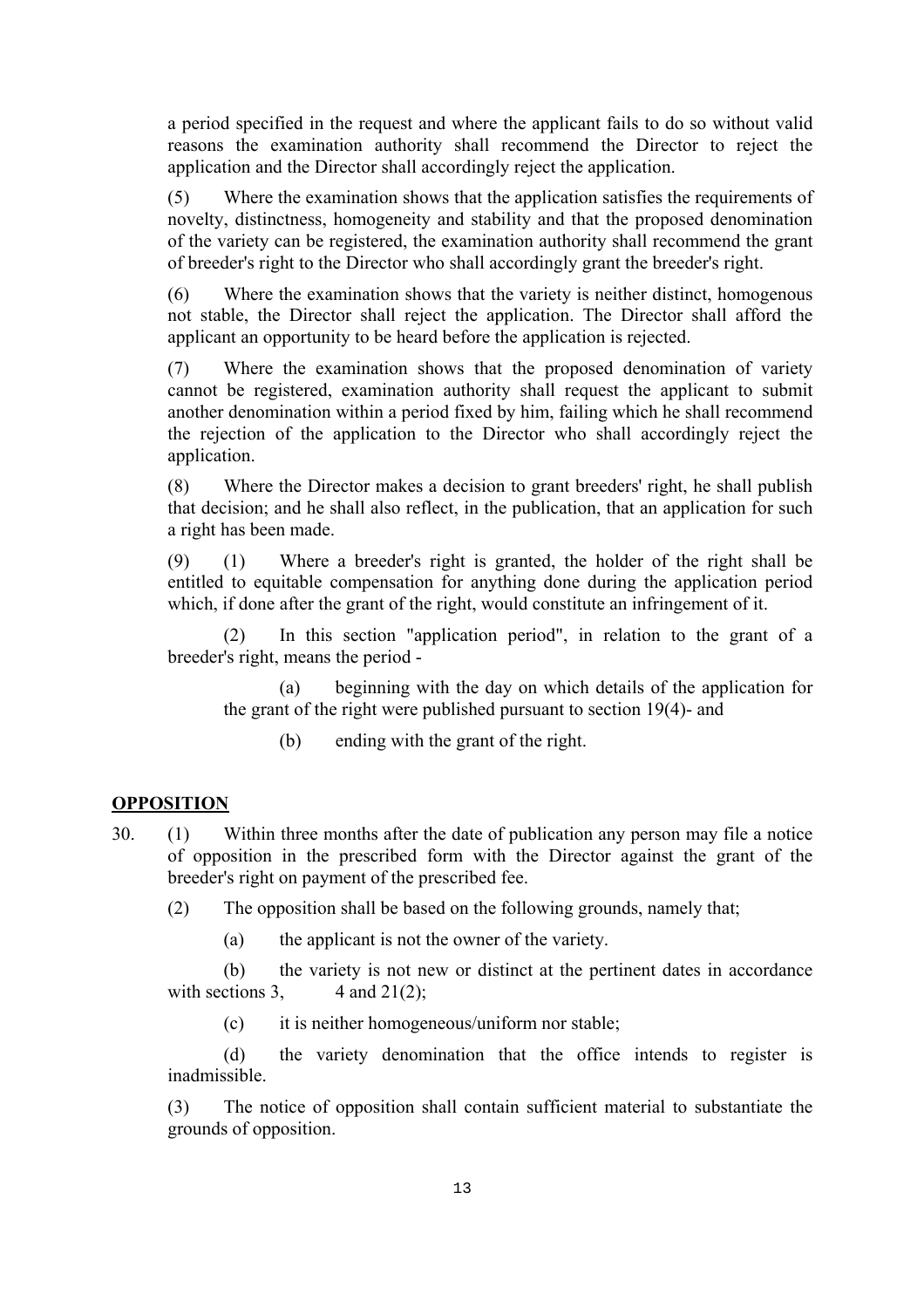(4) Where, within the period specified in Section 30(1) the notice of Opposition in the prescribed form is received by the Director together with the prescribed fee and the material to substantiate the grounds of opposition, he shall serve a copy of the notice and other materials supplied by the opponent on the applicant and shall request him to present his observations on those grounds in writing within a period of 3 months together with the prescribed fee.

(5) On receipt of the observations of the applicant the Director shall after hearing the parties, if he considers such hearing necessary, decide, as expeditious as possible whether or not the grant of plant breeder's right can be confirmed. Where the opposition is justified, the Director shall, subject to subsection 6, revoke the decision to grant the breeder's right and reject the application.

(6) Where the opposition based on the claim that the variety denomination is inadmissible is justified, the Director shall revoke the decision that a plant breeder's right is to be granted and reopen the granting procedure by requesting the applicant to submit another denomination failing which the application shall be rejected.

(7) The Director may authorize a competent person to hear and determine the opposition. Such authorized person shall have and exercise the same power as under this Act are conferred upon the Director. The decision of such person shall be treated as a decision of the Director.

(8) Such authorized person shall entitle to an honorarium as prescribed for each decision he makes under this subsection. Such fee shall not be more than the opposition fee referred to in subsection (1).

(9) The grant of plant breeder's right shall be published.

(10) Where no opposition is filed within the period specified in subsection (1) or if all opposition duly filed have been rejected, the Director shall grant the breeder's right and register the variety denomination.

# **OPPOSITION (ALTERNATIVE PROPOSAL)**

- 30. (1) Within three months after the date of publication any person may file an opposition with the Director against the grant of the right on payment of the prescribed fee.
	- (2) The opposition shall be based on the following grounds, namely that;
		- (a) the applicant is not the owner of the variety.
- (b) the variety is not new or distinct at the pertinent at the dates in  $\alpha$  accordance with sections 3, 4 and 21(2);
	- (c) it is neither homogeneous/uniform nor stable.;

 (d) the variety denomination that the office intends to register is inadmissible.

 (3) The notice of opposition shall contain sufficient material to substantiate the grounds of opposition.

(4) Where, within the period specified in Section 30 (1) the notice of opposition in the prescribed form is received by the Director together with the prescribed fee and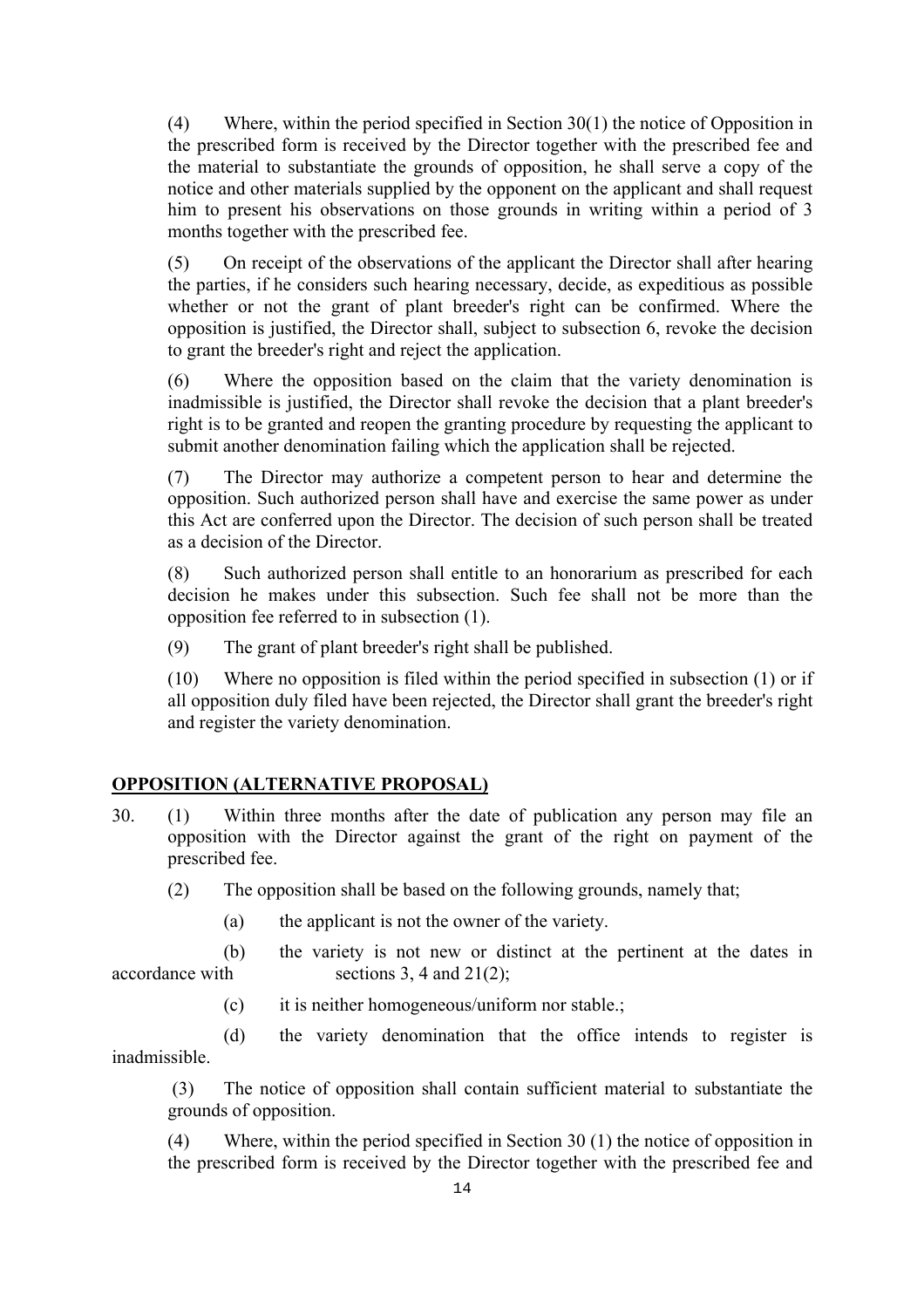the material to substantiate the grounds of opposition, he shall serve a copy of the notice and other materials supplied by the opponent on the applicant and shall request him to present his observations on those grounds in writing within a period of 3 months together with the prescribed fee.

(5) On receipt of the observations of the applicant the Director shall after hearing the parties, if he considers such hearing necessary, decide, as expeditious as possible whether or not the grant of plant breeder's right can be confirmed. Where the opposition is justified the Director shall subject to subsection 6, revoke the decision to grant the breeder's right and reject the application.

(6) Where the opposition based on the claim that the variety denomination is inadmissible is justified, the Director shall revoke the decision that a plant breeder's right is to be granted and reopen the granting procedure by requesting the applicant to submit another denomination, failing which the application shall be rejected.

(7) The Director may request the examination authority to nominate a competent person and the examination authority shall upon such request nominate a suitable person to hear and determine the opposition. Such nominated person authorized by the Director shall have and exercise the same power as conferred upon the Director in respect of examination and opposition. The decision of such person shall be treated as the decision of the Director.

(8) Such authorized person is entitled to an honorarium as prescribed for each decision he makes under this subsection. (not more than the opposition fee)

(9) Where no opposition is filed within a period mentioned in subsection (1) or if all oppositions filed within that period have been rejected, the Director shall grant the plant breeder's right and register the variety denomination.

(10) The grant of a plant breeder's right shall be published.

# **PROCEDURE IN CASES OF REQUESTS FOR ANNULMENT AND FORFEITURE**

31. (1) A request for annulment of a plant breeder's right may be filed in Court by any person.

(2) A request shall be filed in a written reasoned statement by way of a petition and it may be filed even after the plant breeder's right has expired to which right holder and licensees shall be made party.

(3) The request may not be filed during the period within which an appeal may still be made against the grant of the plant breeder's right or while proceedings on such appeal are still pending before the Court.

(4) The Court shall declare the request inadmissible if it is not accompanied by a reasoned statement, or if it was filed during the period within which an appeal could still be made against the grant of the plant breeder's right, or while proceedings on such an appeal are still pending before the Court.

(5) If the request is admissible, the Court shall hear the holder of the plant breeder's right and may obtain any other evidence and shall conduct the hearing on its own initiative; and it shall continue the hearing if the request for the annulment is withdrawn.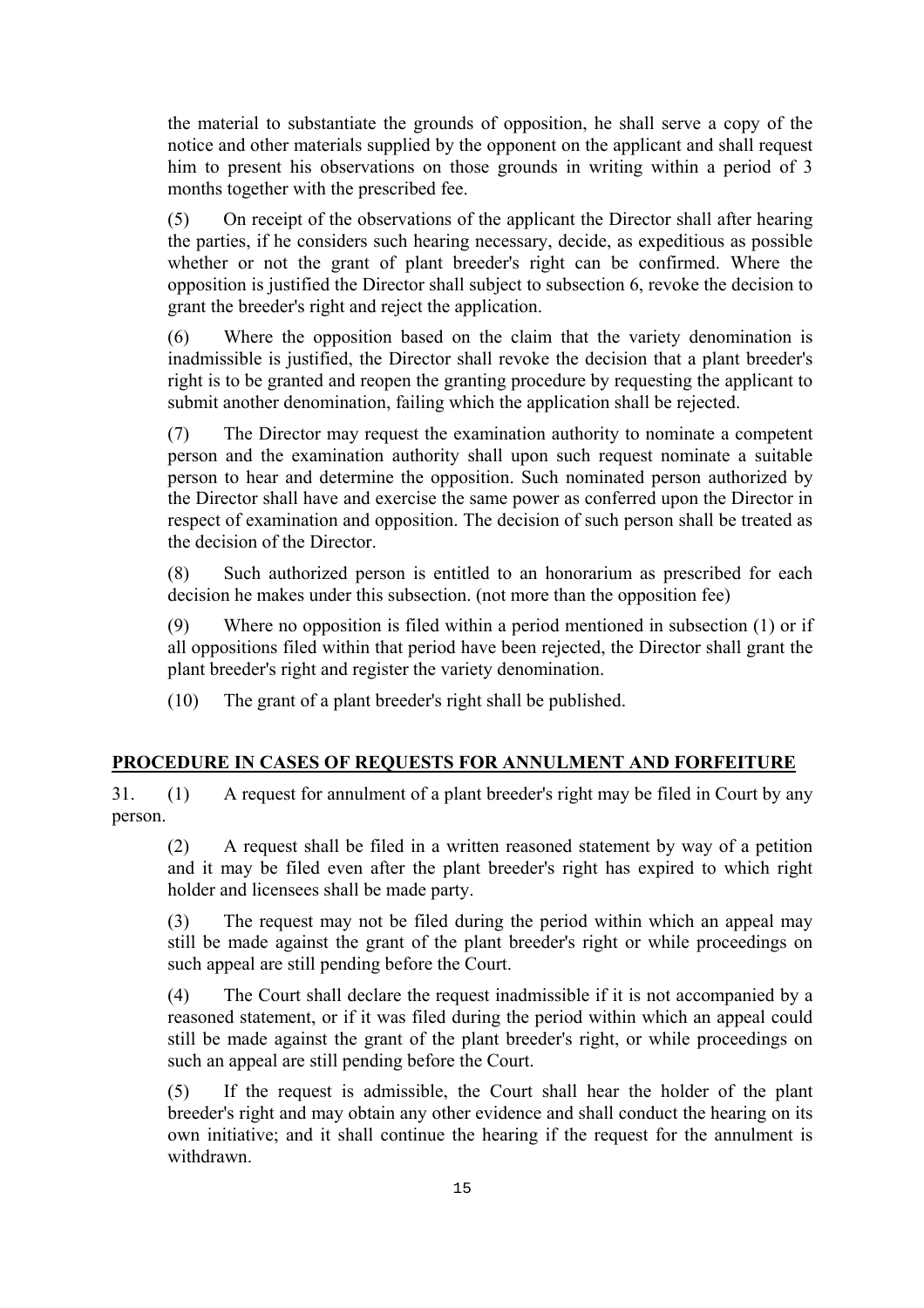(6) If the Court finds that the request is not justified, it shall be rejected.

(7) Where the Court finds that the request is justified, it shall declare the plant breeder's right null and void. The court shall inform the Director of its decision who shall record the nullity of the registration in the Register.

32. (1) Proceedings for forfeiture of plant breeder's right shall be initiated by the Director on his own initiative if the condition under section 18 (3) (a) is fulfilled or may be initiated by the Director or a third party if any of the conditions under section 18 (3) (b) and (c) are fulfilled.

(2) A request shall not be necessary for the commencement of such proceedings but where any such request is filed, the Director shall treat it as a suggestion to initiate official proceedings.

(3) Before declaring a plant breeder's right forfeit, the Director shall hear the holder of that right.

(4) Where after having heard the holder of the plant breeder's right, the Director finds that there is no reason to declare the right forfeit, he shall declare the proceedings terminated and inform the holder of the right accordingly.

(5) Where the Director declares plant breeder's right forfeit, he shall also inform the holder, giving reasons therefore and shall the date of forfeiture.

An appeal shall lie to the Court against any decision by which a plant breeder's right is declared forfeit and such appeal may be filed only by the holder of the plant breeder's right.

- (7) The forfeiture shall be recorded in the register.
- 33. (1) The infringements of the right of the holder of plant breeder's right shall be actionable in the Court at the suit of the holder of that right and in any action for such an infringement all such relief by way of damages, injunction, accounts or otherwise shall be available in any corresponding proceedings in respect of infringements of other propriety rights.

(2) The Court shall have the authority -

 (a) to grant injunctions to prohibit the committing, or continuation of committing, of an infringement of plant breeder's right, pursuant to section 14.

 (b) to order the forfeiture, seizure and destruction of propagating material which has been produced in contravention of plant breeder's right.

 (c) To fix the amount of damages taking into account the pecuniary and nonpecuniary loss suffered by the holder of the plant breeder's right.

(3) Where the person alleged to have infringed a right did not know or could not be reasonably expected to know that he was engaged in activity, that infringed a right the Court may limit damages to the profits attributable to the infringement.

(4) The court shall not, in respect of the same infringement, both award the holder of the plant breeder's right damages and order that he be given an account of profits.

34. The provisions of Chapter XXXII of the Code of Intellectual Property Act No. 52 of 1979 (as amended) shall apply mutatis mutandis to all proceedings before the Director and the Court under this Act.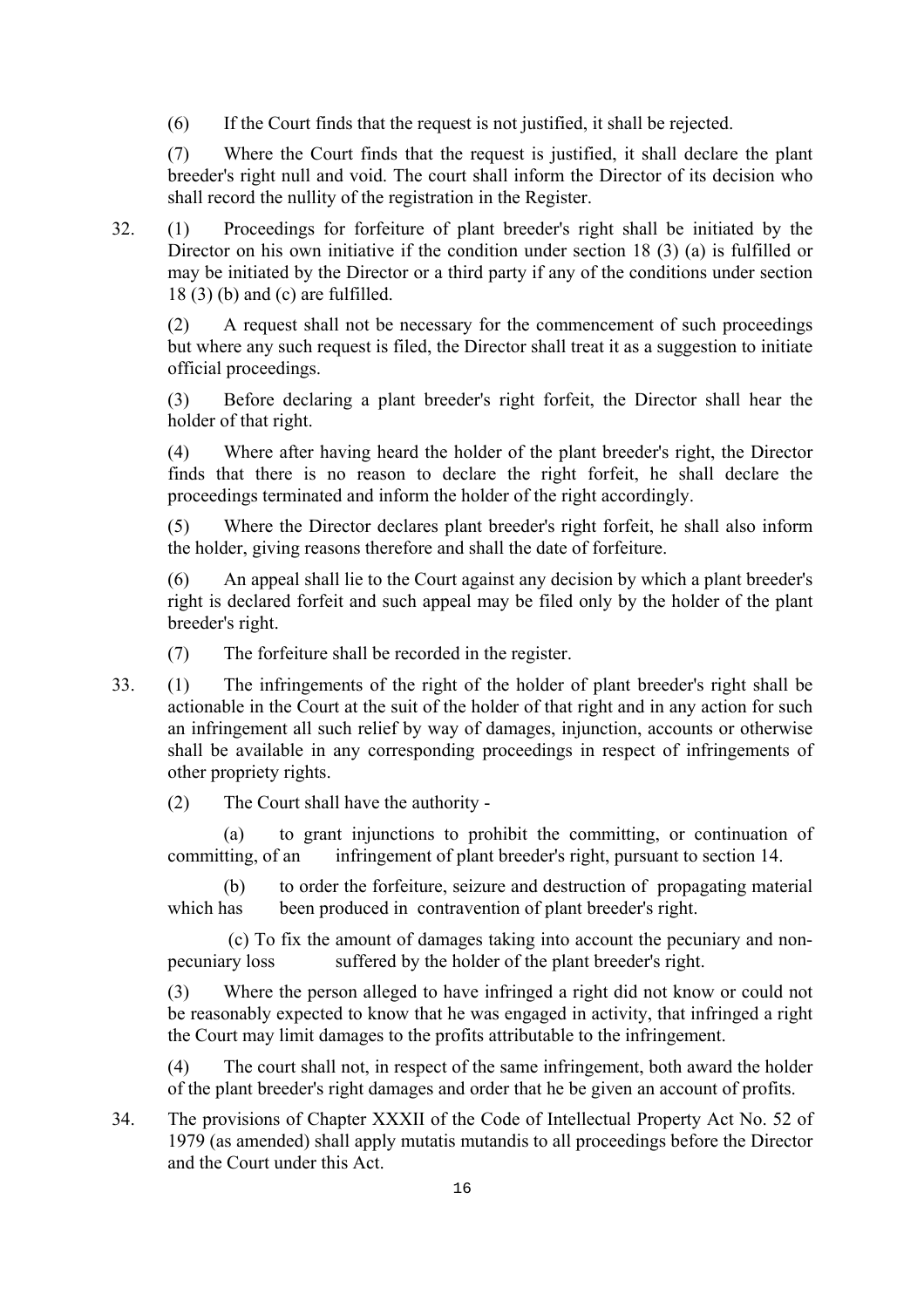35. (1) Any person who will fully offers for sale or markets propagating material of a variety protected in Sri Lanka without using the registered variety denomination, commits an offence and on conviction by a magistrate shall be liable to a fine of ... rupees.

(2) Any person who wilfully makes use of the registered variety denomination of a variety protected in Sri Lanka, or a denomination likely to cause confusion therewith, or another variety of the same botanical or a related species commits an offence and on conviction by a magistrate shall be liable to ................

 (3) The provisions of part VI of the Code of Intellectual Property Act No 52 of 1979 (as amended) shall apply mutatis mutandis to the offences under this section.

# **LICENSES AND LEGAL PROCEEDINGS BY LICENSEE**

36. (1) The applicant for or the holder of plant breeder's right may grant to any person an exclusive or a non-exclusive license relating to all or any of the rights provided for under this Act

(2) The license contract shall be in writing and shall require the signatures of the parties thereto,

(3) A license contract shall be registered at the Office on request and on payment of the prescribed fee, but the license shall have no effect against a third party until after its registration.

- (4) The grant of an exclusive license shall be published.
- 37. In the absence of any provision to the contrary in the license contract, the grant of a license shall not prevent the licensor from granting further licenses to third parties or from exploiting the variety himself.
- 38. In the absence of provisions to the contrary in the license contract, rights granted therein shall not be assignable to a third party by the licensee, who shall not be entitled to grant a sub-license.
- 39. A clause in a license contract or relating to such a contract shall be null and void, in so far as it imposes upon the licensee, restrictions that do not derive from the rights conferred by the plant breeder's right or are unnecessary for the safeguarding of the right.
- 40. (1) Any holder of plant breeder's right or any applicant for the grant of plant breeder's right may declare that any person prepared to pay a royalty is entitled to use his variety, as from the date on which he has informed the holder or applicant accordingly.

(2) The declaration shall be addressed to the Office and a remark to that effect shall be entered in the Register.

(3) The royalty payable by the licensee of right shall be stated in the declaration to which subsection (1) refers, and shall also be entered in the Register.

(4) After the entry in the Register, the holder of the plant breeder's right shall pay only half of the prescribed renewal fees.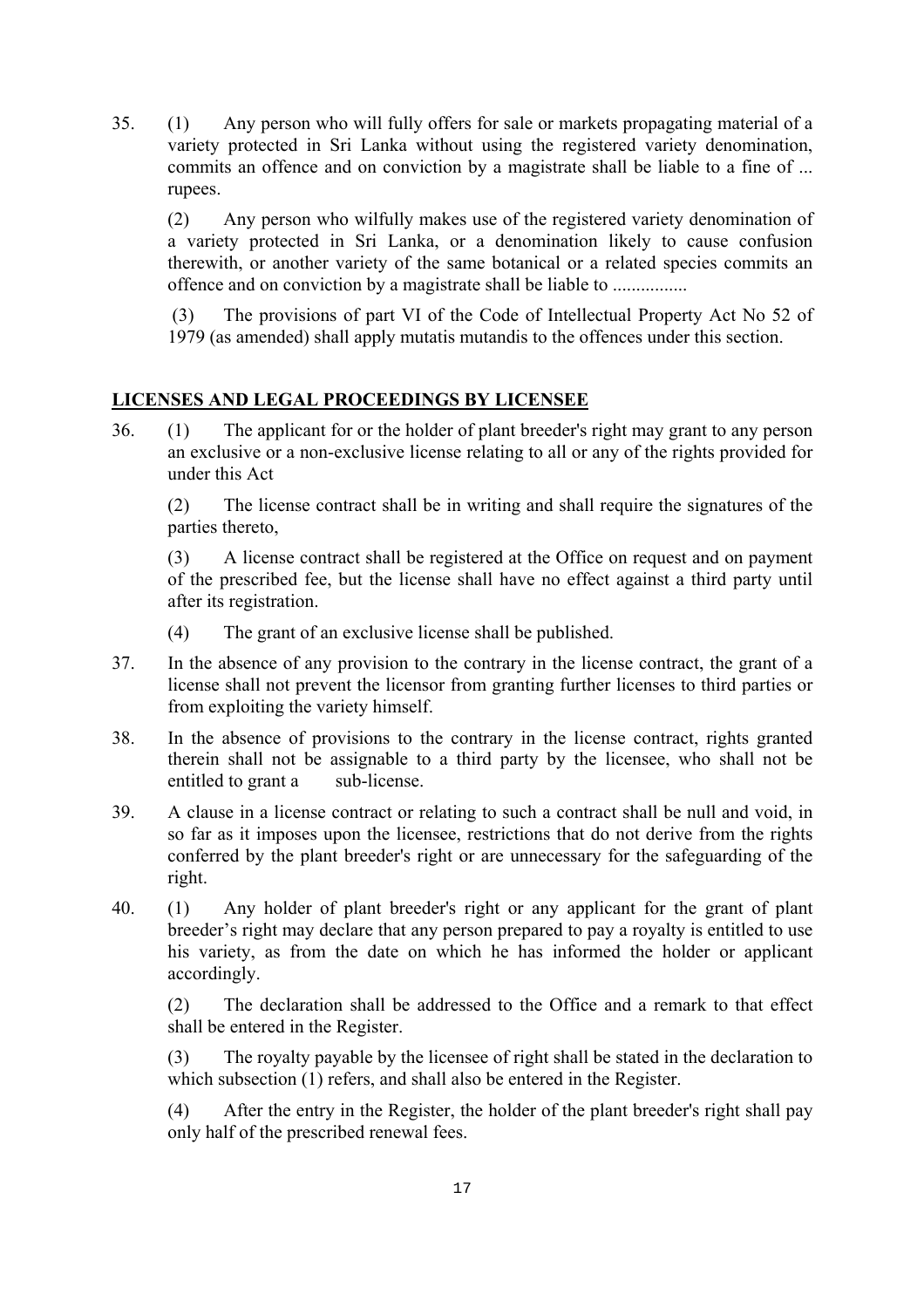(5) Where all beneficiaries agree, the Office may cancel the entry under subsection (2), at the request of the holder of the plant breeder's right.

(6) An appeal shall lie to the Court against any refusal to cancel the entry under subsection (2).

41. (1) At any time after the expiration of three years from the date of grant of plant breeder's right under this Act, any person interested may apply to the Court for the grant of a compulsory license, in respect of any plant breeder's right on the ground that it is necessary to safeguard the public interest in Sri Lanka.

(2) Subject to subsections (4), (5) and (6), where the Court is satisfied that the ground referred to in subsection (1) is established, the Court may make an order for the grant of the license in accordance with the application on such terms as it thinks fit.

(3) A license granted under this section, shall confer on the owner the nonexclusive right to perform all or any of the activities referred to in section 14.

(4) Any person to whom a license is granted under this section shall pay such remuneration to the licensor as may be agreed, or as may be determined by a method agreed upon between that person and the licensor, or in the default of agreement, as is determined by the Court on the application of either party.

(5) The Court may require the holder of the plant breeder's right to hold available for the owner of the compulsory license, the amount of propagating material necessary for making reasonable use of the compulsory license, against payment of adequate remuneration to the holder of the right and under conditions which are economically acceptable to him.

(6) A license shall not be granted under this section unless-

the applicant for the license is financially able and otherwise in a position to exploit the plant breeder's right in a competent and business like manner, and must be prepared to do so;

(b) the holder of the plant breeder's right has refused to permit the applicant for the license to produce or market propagating material of the protected variety in a manner sufficient for the needs of the general public as referred to in subsection (1) above or is not prepared to give such permission under reasonable terms;

(c) no conditions exist under which the holder of the plant breeder's right cannot be expected to permit the use of his variety in the manner requested;

(d) the applicant for the compulsory license has paid the prescribed fee for the grant of such license.

(7) The duration of the license shall be fixed by the Court and shall not, except under extraordinary circumstances, be granted for less than two or for more than four years but the period may be extended if the Court is satisfied, on the basis of a new application, that the conditions for granting a compulsory license continue to exist after the expiration of the first period.

(8) Before granting a compulsory license, the Court may hear the national nongovernmental organizations in the field of plant breeding and the seed trade.